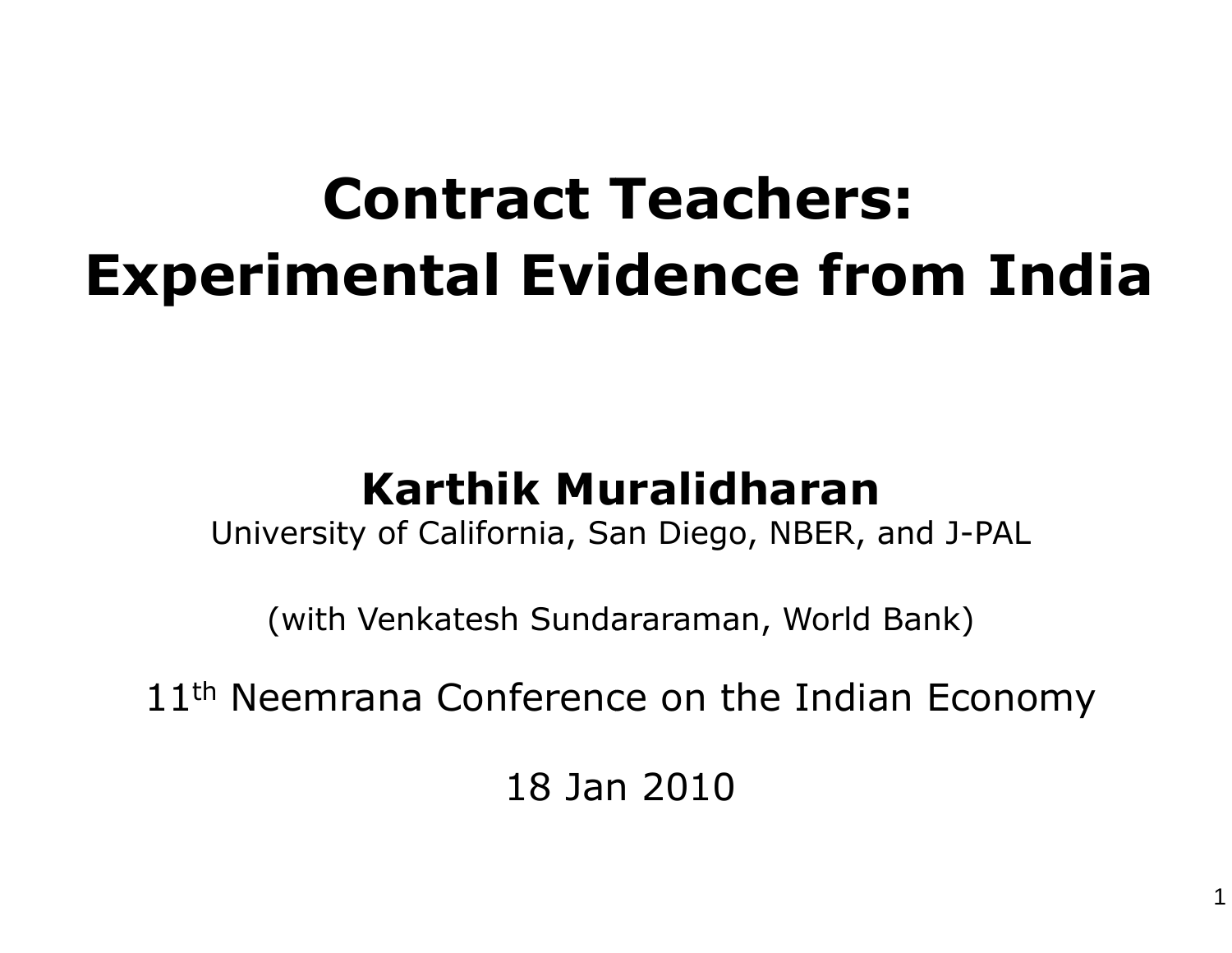# **Background**

Large scale expansion of primary education in developing countries (MDG's, EFA, SSA, etc)

- •Has led to significant increases in access and enrollment
- •But has also led to difficulties in maintaining and improving school quality
- $\bullet$ ~60% of 6-14 age cannot read at 2<sup>nd</sup> grade level though ~95% enrolled

Hiring and deploying enough teachers has been a big challenge

- •Fiscal difficulties (teacher salaries are ~90% of education spending)
- •Logistical challenges (the most qualified teachers are less willing to be deployed to underserved areas)

A common response has been to staff unfilled teaching positions with locally-hired contract teachers (not civil-service employees)

Main characteristics of contract teachers include:

- •Fixed-term renewable contracts limited job security
- •Typically less qualified and much less likely to be formally trained
- •More likely to be from the local area (and hired by school committees)
- •Typically paid much lower salaries

Different countries' contract teacher systems have various combinations of the above, while in India all of these are typical

2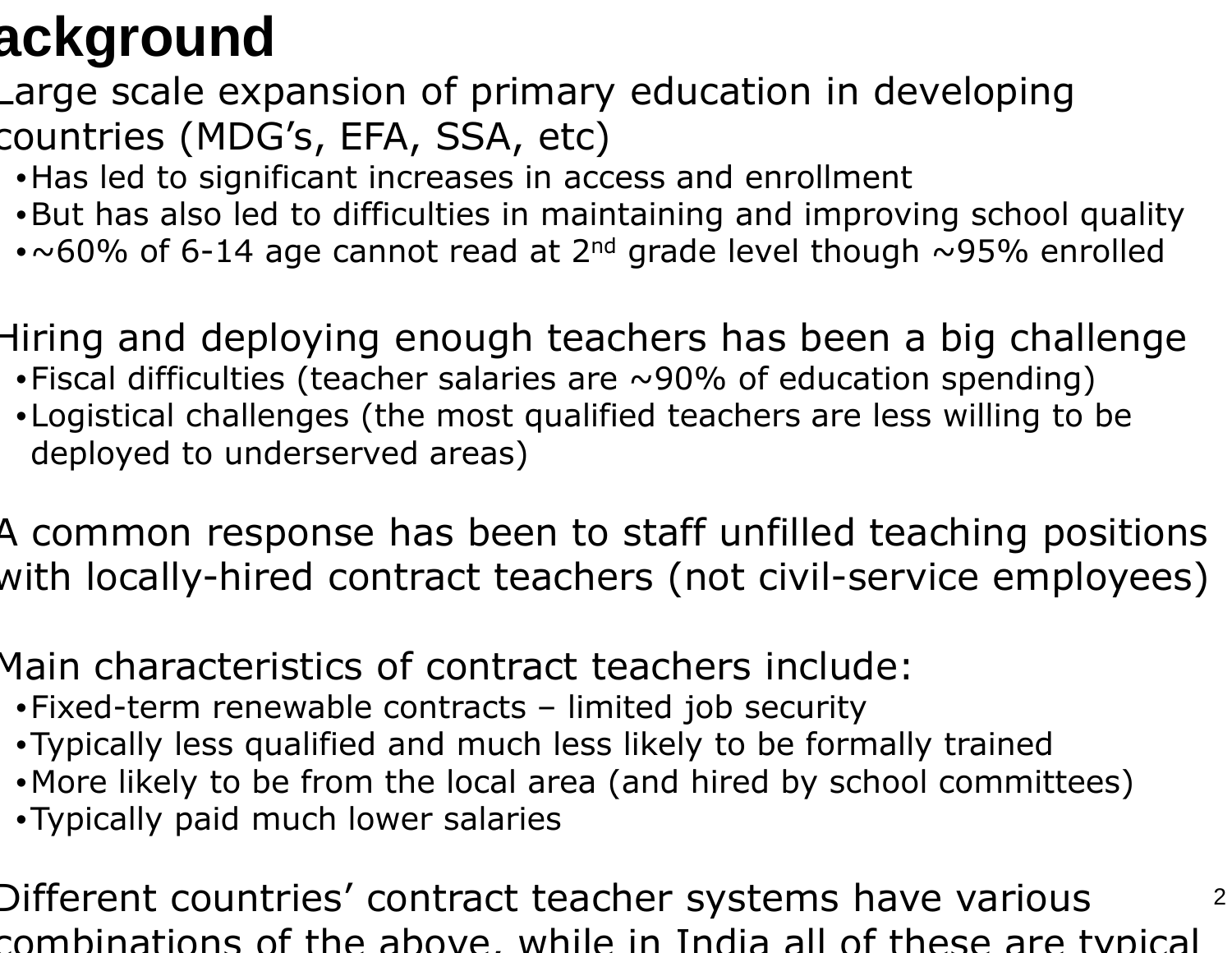### **Regular vs. Contract Teachers (in sample)**

|                                                                | Regular<br><b>Teachers</b> | Contract<br><b>Teachers</b> | P-value (H0:<br>$Diff=0)$ |
|----------------------------------------------------------------|----------------------------|-----------------------------|---------------------------|
| <b>Male</b>                                                    | 63.1%                      | 31.8%                       | $0.004***$                |
| Age                                                            | 40.35                      | 25.81                       | $0.000***$                |
| <b>College Degree or Higher</b>                                | 84.3%                      | 45.5%                       | $0.000***$                |
| <b>Formal Teacher Training</b><br><b>Degree or Certificate</b> | 98.3%                      | 9.1%                        | $0.000***$                |
| <b>Received any Training in</b><br>last twelve months          | 93.5%                      | 54.5%                       | $0.000***$                |
| <b>From the same village</b>                                   | 7.2%                       | 81.8%                       | $0.000***$                |
| Distance from home to<br>school (km)                           | 11.9                       | 1.1                         | $0.000***$                |
| <b>Teacher Salary (Rs./month)</b>                              | 8698                       | 1000 (1500)                 | $0.000***$                |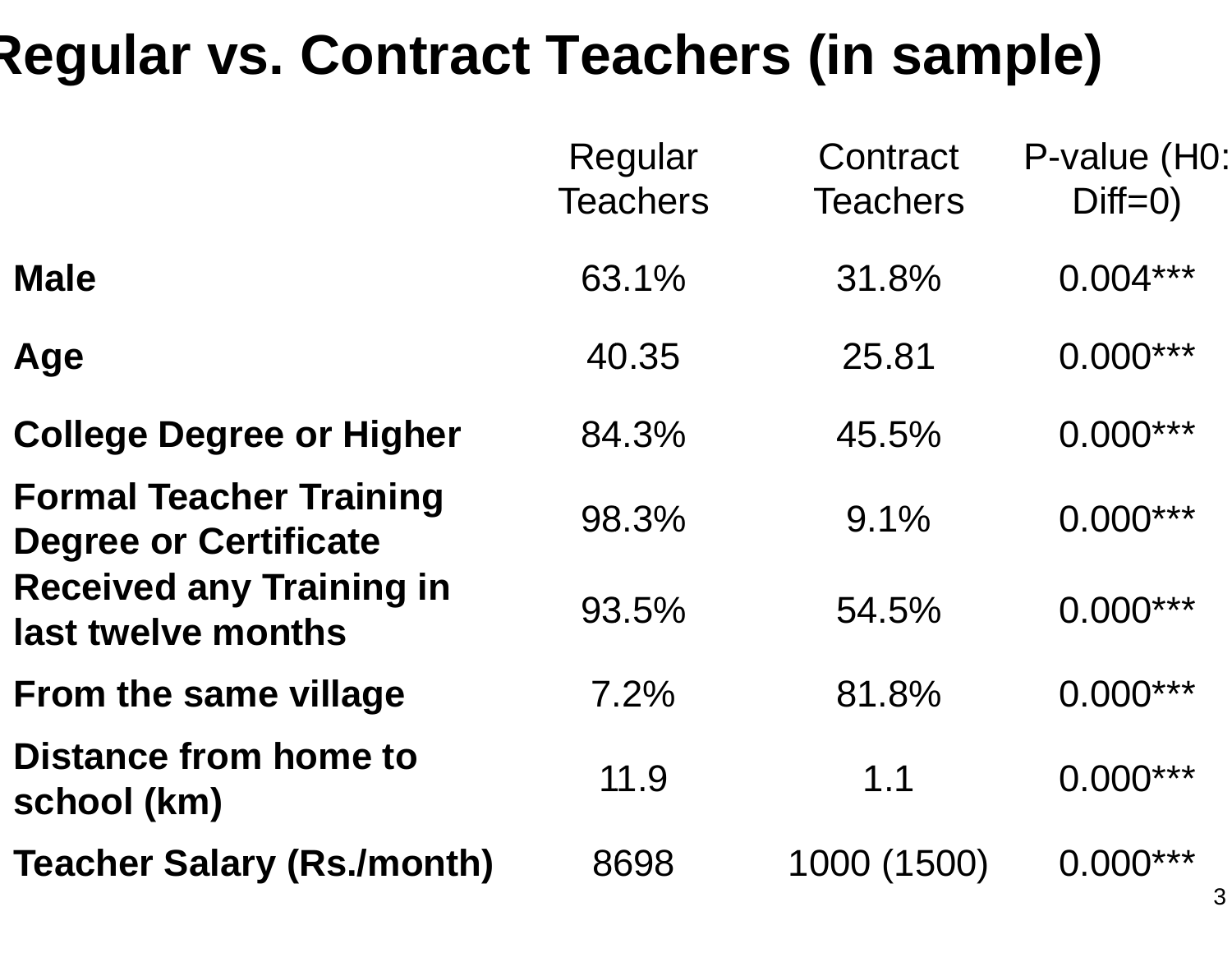# **Motivation/Contributions**

 The use of contract teachers is probably the most prominent policy innovation in primary education in the past 20 years in India and other developing countries

The use of contract teachers is highly controversial-But, limited evidence on effectiveness of contract teachers

We present experimental evidence on the impact of an additional contract teacher on student learning outcomes

- And compare with non-experimental estimates of regular civilservice teachers
- Also, provide context by comparing to private school teachers

First experimental study of an "as is" expansion of <sup>a</sup> current contract teacher policy

• Random assignment in a representative sample of schools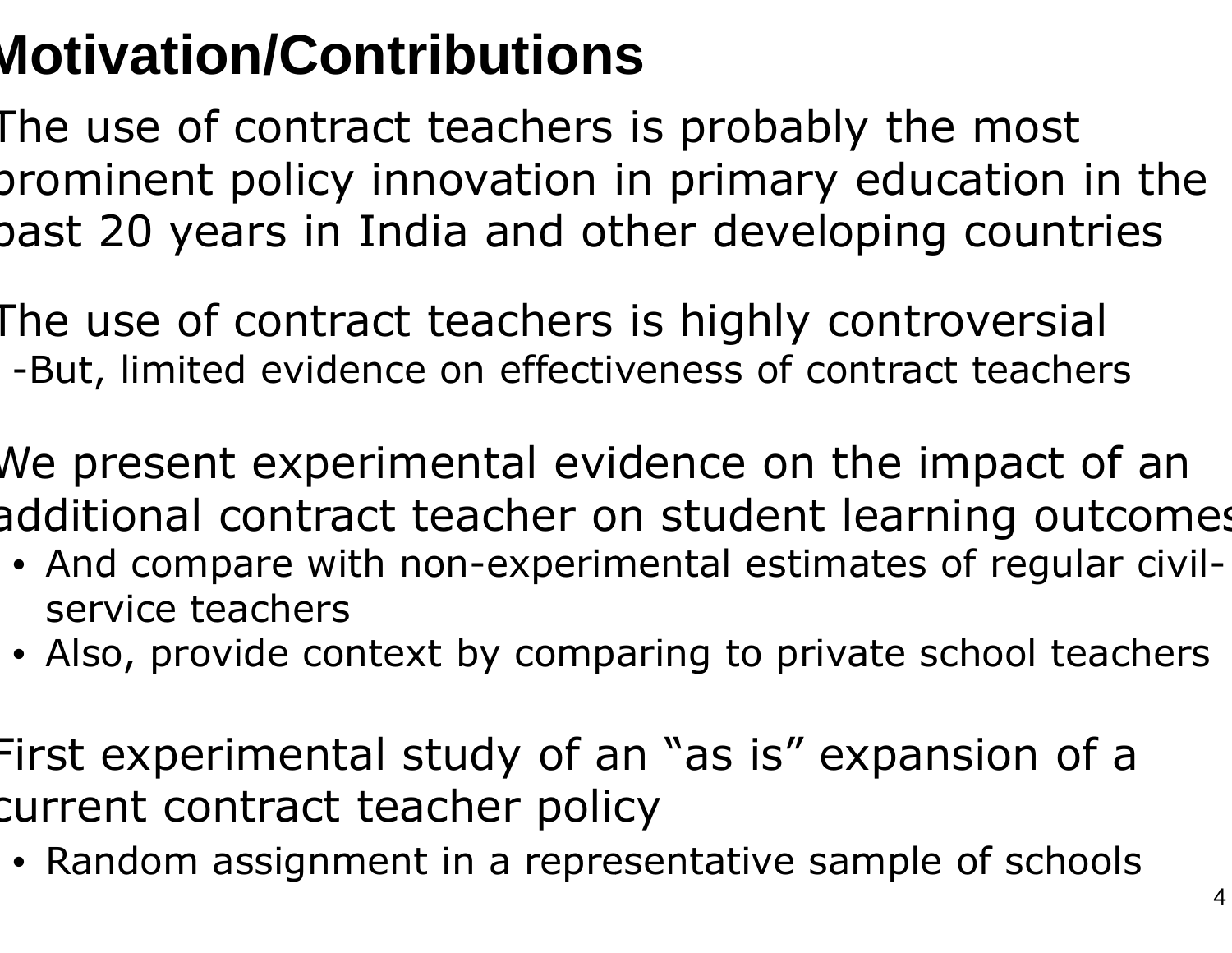### **Location of Study**



- Indian State of Andhra Pradesh (AP)
	- -5<sup>th</sup> most populous state of India
		-
	- \* Population of 80 Million<br>-23 Districts (2-4 Million each)
- •Close to All-India averages on many measures of human development

|                                       | <b>India</b> | <b>AP</b> |
|---------------------------------------|--------------|-----------|
| <b>Gross Enrollment</b><br>$(6-11)(%$ | 95.9         | 95.3      |
| Literacy (%)                          | 64.8         | 60.5      |
| <b>Teacher Absence (%)</b>            | 25.2         | 25.3      |
| <b>Infant Mortality</b><br>(per 1000) | 63           | 62        |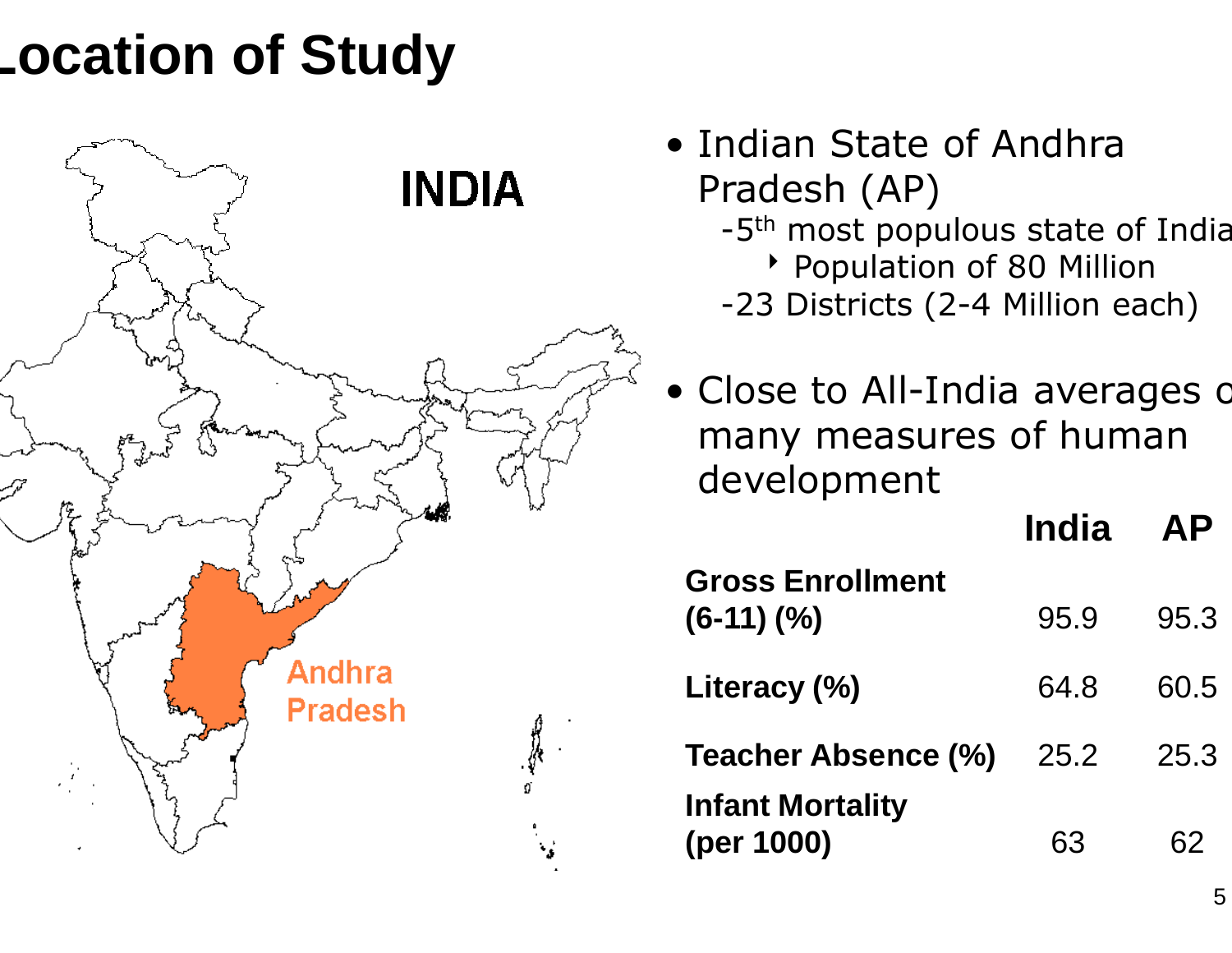# **Sampling**

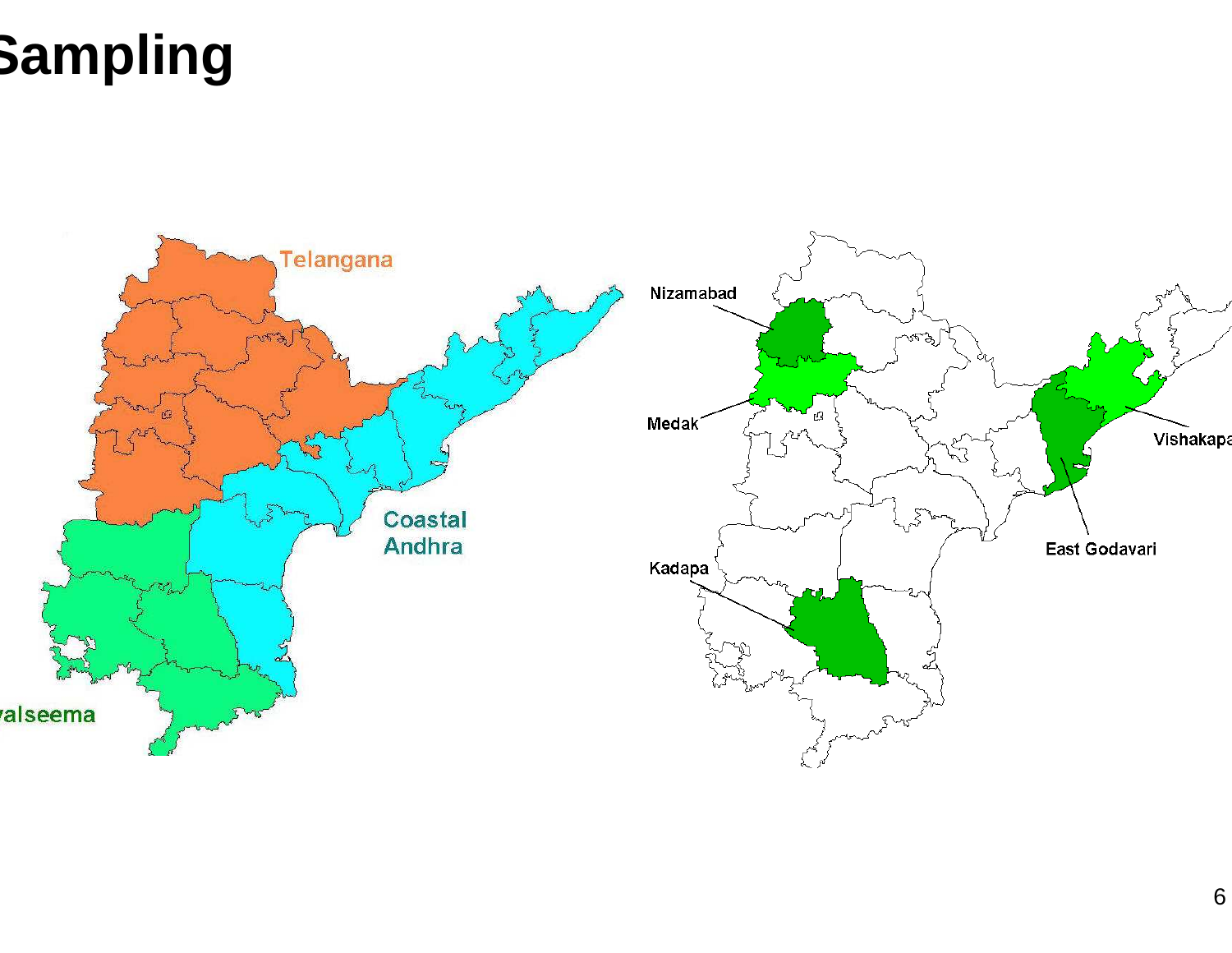#### **Context**

- Typical rural school is quite small
- -80-100 students across grades 1-5
- -Around 3 teachers/school
- -One teacher teaches all subjects in a grade
- -Multi-grade teaching is quite common
- All regular teachers are civil-service employees
	- -Salary determined by experience, education, and rank Salary
	- -Mean salary: over Rs. 8,000/month ( $\sim$  4 x GDP/Capita)
	- -Mean salary: over Rs. 8,000/month (~ 4 x GDP/Capita)<br>-No performance-based component (promotions based on seniori
	- Substantial accountability problems for regular teachers-25% absent on any given day;  $\sim$ 50% not found teaching -Teacher unions are strong and disciplinary action for non Teacher non-
	- performance is rare:
		- -Only 1 head teacher in an all-India sample of  $\sim$ 3000 schools reported firir teacher for reported absence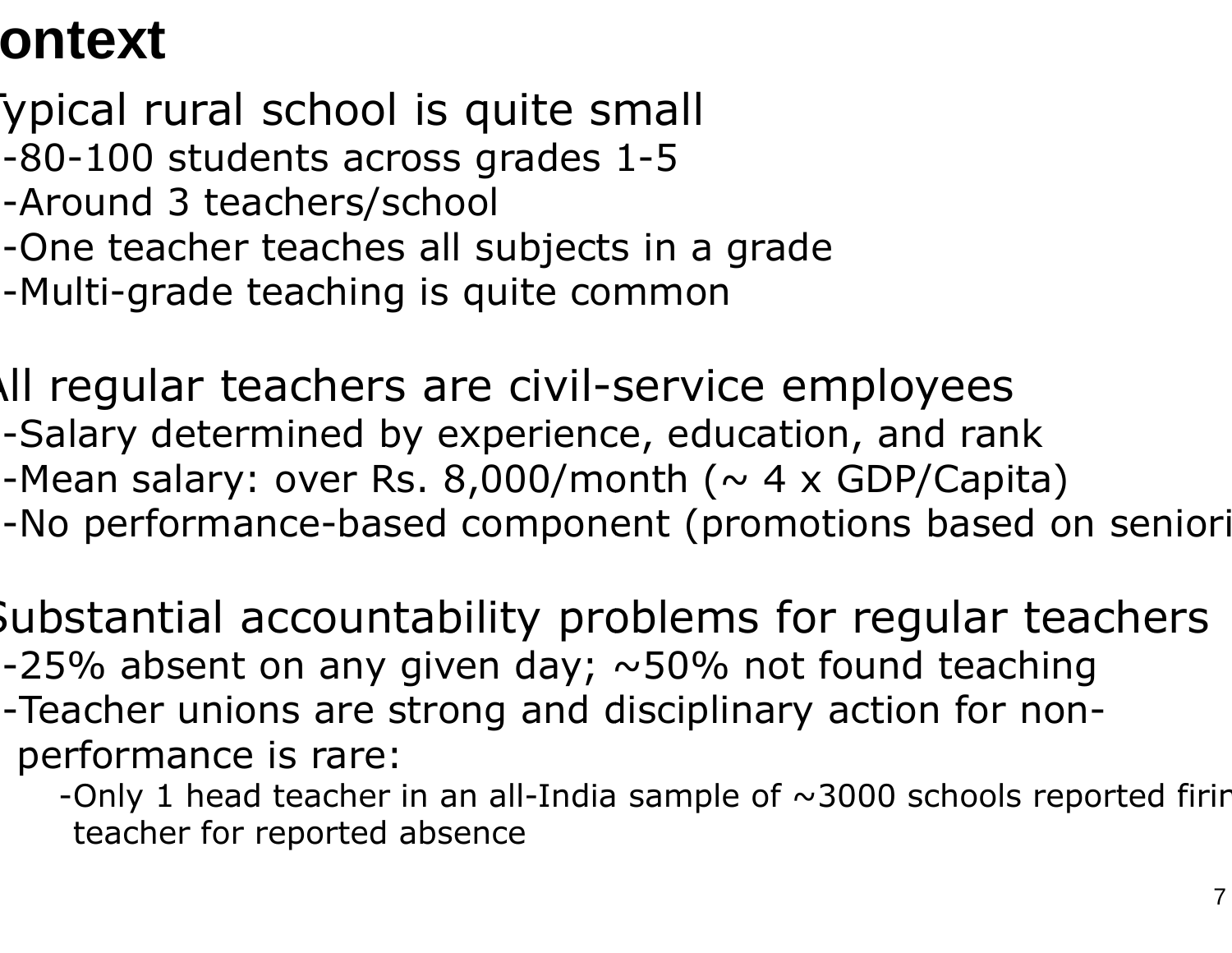# **Design Overview**

|                                     | <b>INCENTIVES (Conditional on Improvement in Student</b><br>Learning) |                                 |                    |                                   |  |
|-------------------------------------|-----------------------------------------------------------------------|---------------------------------|--------------------|-----------------------------------|--|
|                                     |                                                                       | <b>NONE</b>                     | <b>GROUP BONUS</b> | <b>INDIVIDUAL</b><br><b>BONUS</b> |  |
| NPUTS (Un $\dagger$<br>conditional) | <b>NONE</b>                                                           | <b>CONTROL</b><br>(100 Schools) | <b>100 Schools</b> | <b>100 Schools</b>                |  |
|                                     | <b>EXTRA</b><br><b>CONTRACT</b><br><b>TEACHER</b>                     | <b>100 Schools</b>              |                    |                                   |  |
|                                     | <b>EXTRA</b><br><b>BLOCK</b><br><b>GRANT</b>                          | <b>100 Schools</b>              |                    |                                   |  |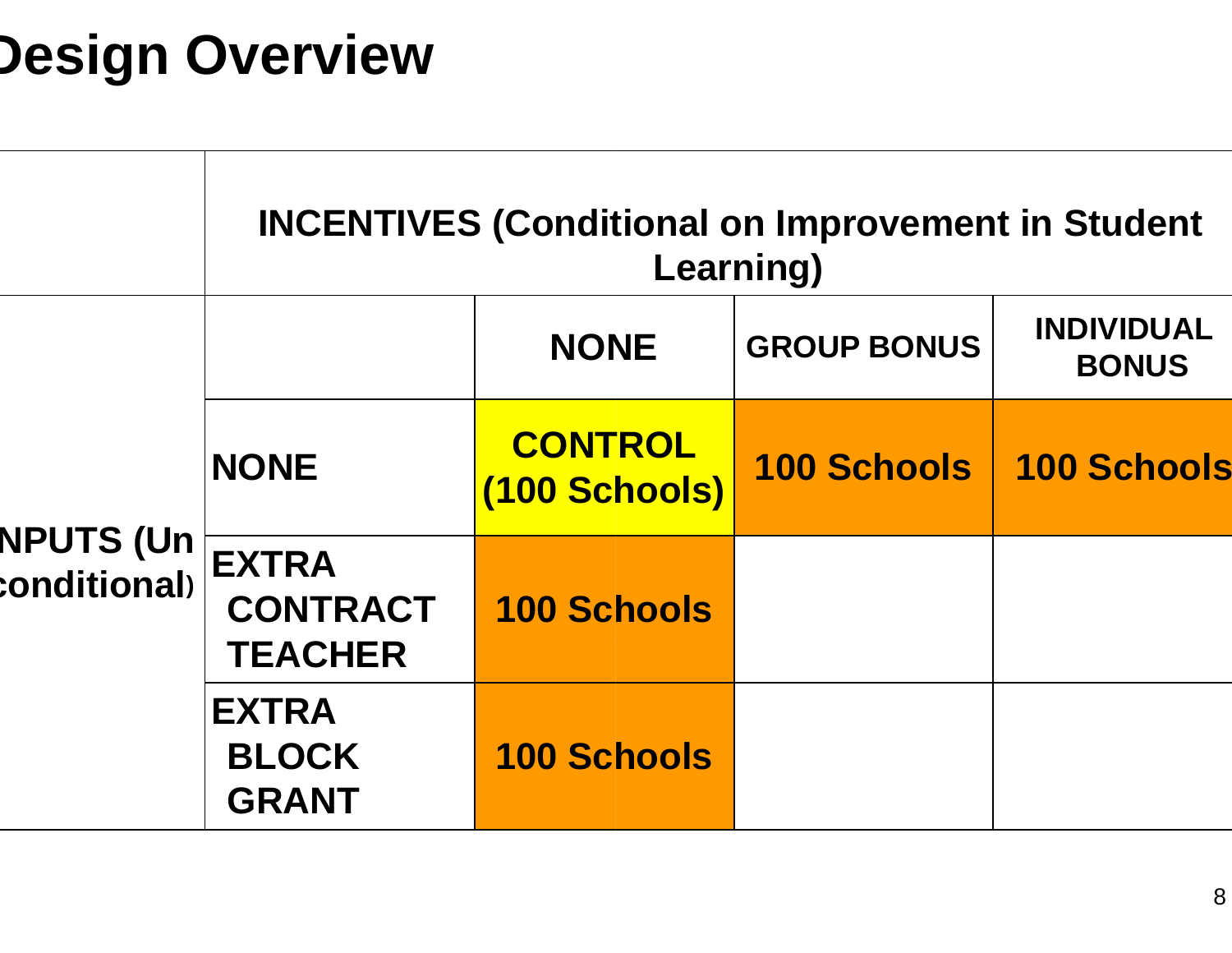## **Summary of Experimental Design**

- tudy conducted across a representative sample of 200 primary chools in 5 districts of AP
- onduct baseline tests in these schools (June/July 05)
- tratified random allocation of 100 schools to treatment and contro (2 schools in each mandal to each group) (August 05)
	- chools hire extra contract teacher (by September 05)
- onitor process variables over the course of the year via nannounced monthly tracking surveys (Sep 05 - Feb 06 – Feb 06)
	- onduct 2 rounds of end of year tests to assess the impact of arious interventions on learning outcomes (March/April 06)
- epeat in the school year 2006 - $-07$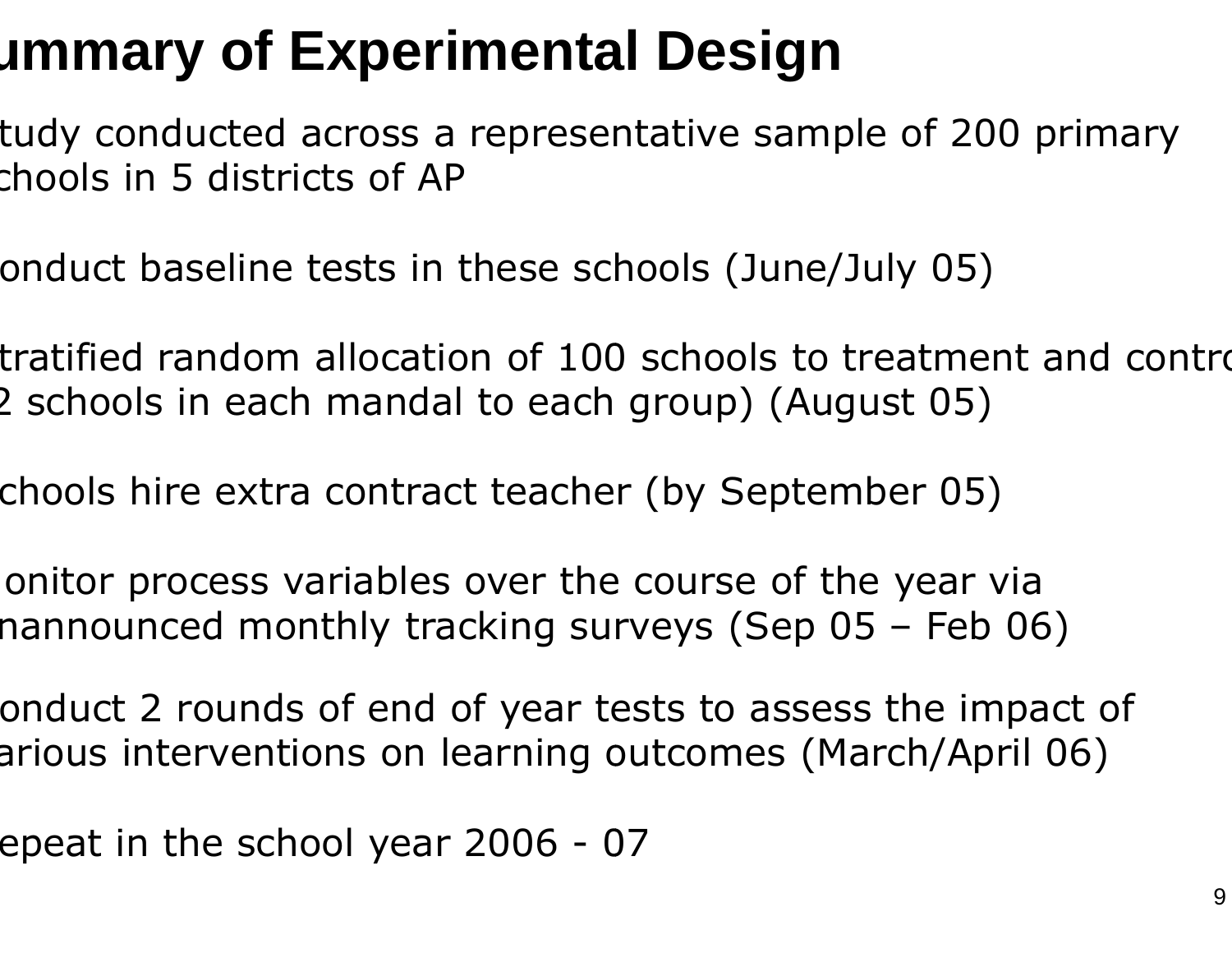#### **Summary of Experimental Results**

The provision of an extra contract teacher significantly mproved test scores in program schools in both years -After 2 years, students in program schools scored 0.16 SD high on math and 0.10 SD higher on language across all grades

Consistent evidence of differential program effects -Students in remote schools, smaller schools, and schools with Students in remote schools, smaller schools, and schools wit<br>poorer facilities benefit more from the extra contract teacher -The youngest students (grade 1) benefit the most in both years of the program

Contract teachers seem to have better incentives than regular teachers on multiple dimensions

-Lower absence, greater teaching activity

-Lower absence, greater teaching activity<br>-These measures are correlated with renewal probability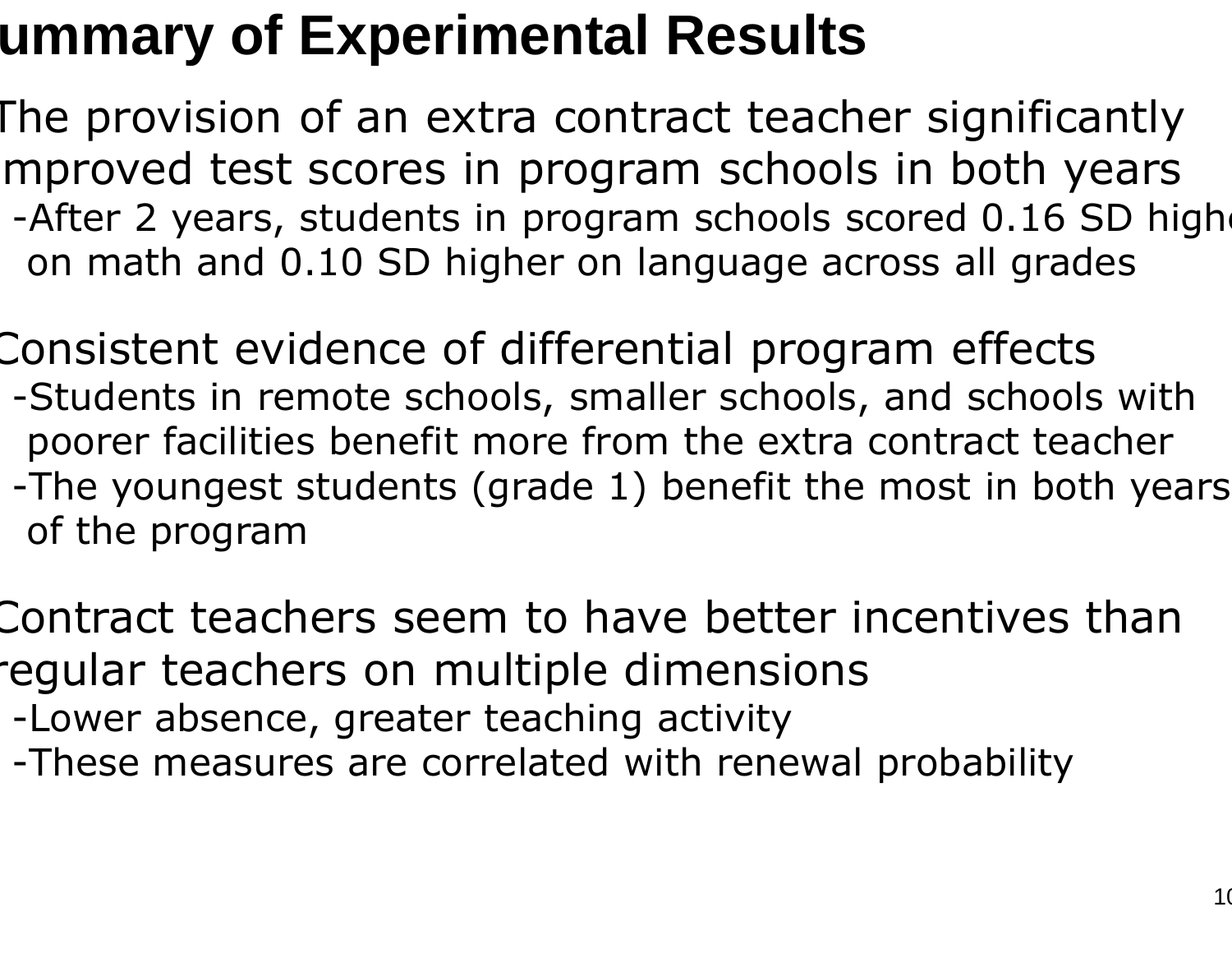## **Regular vs. Contract Teachers**

Regular teachers:

- More qualified
- Hired on a state-wide labor market wide
- Wage premium reflects:
	- Higher outside options (more educated)
	- Compensating differential to locate to rural areas
	- Government employee/Union premium/rent
	- Salaries set in state capital nominally fixed around state<br>imitod accountability (almost impossible to fire)
- Limited accountability (almost impossible to fire)

Contract teachers:

- Less qualified
- Hired in a local labor market
- Superior accountability

Efficient production will equate ratios of marginal costs and marginal productivity:

• Need to estimate the ratios of marginal productivity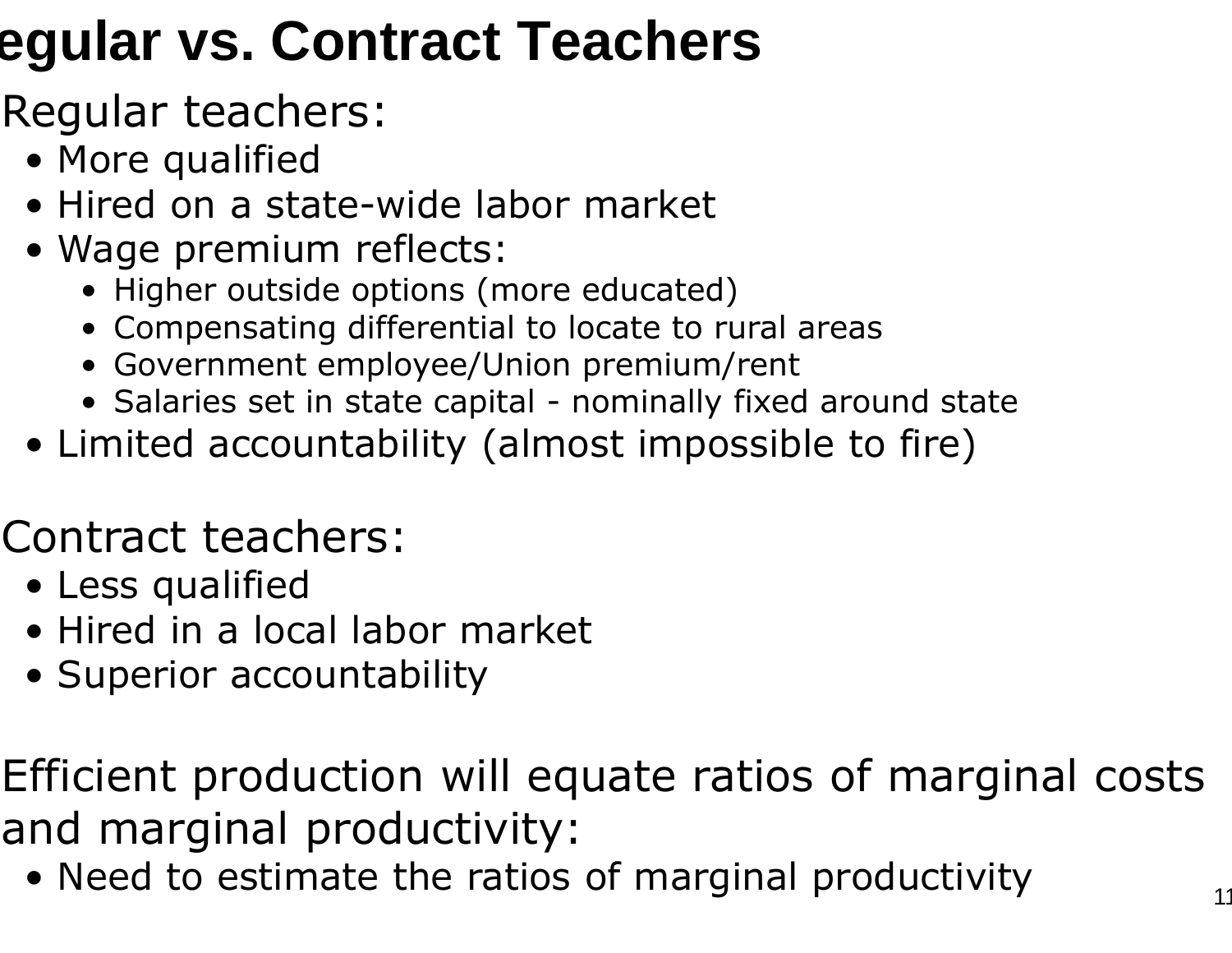#### **Regular vs. Contract Teachers**

 The richness of the data collected allows us to study the relative effectiveness of regular and contract teachers in 4 different ways

First, we can look at the gain in test scores of students based on whether they had a CT or an RT (with school fixed effects)

Second, we can look at the subset of students who had different teacher types across the 2 years (student fixed effects)

Third, we can look at the impact of the percentage of CT's in a school holding the total number of teachers constant

Finally, we can study the effect of reducing school-level pupil teacher ratios (PTR) by hiring an additional RT versus a CT-

We find in all 8 estimates (4 methods x 2 estimation samples each) that CT's and RT's appear equally effectiveples

• But, the CT's cost 5 times less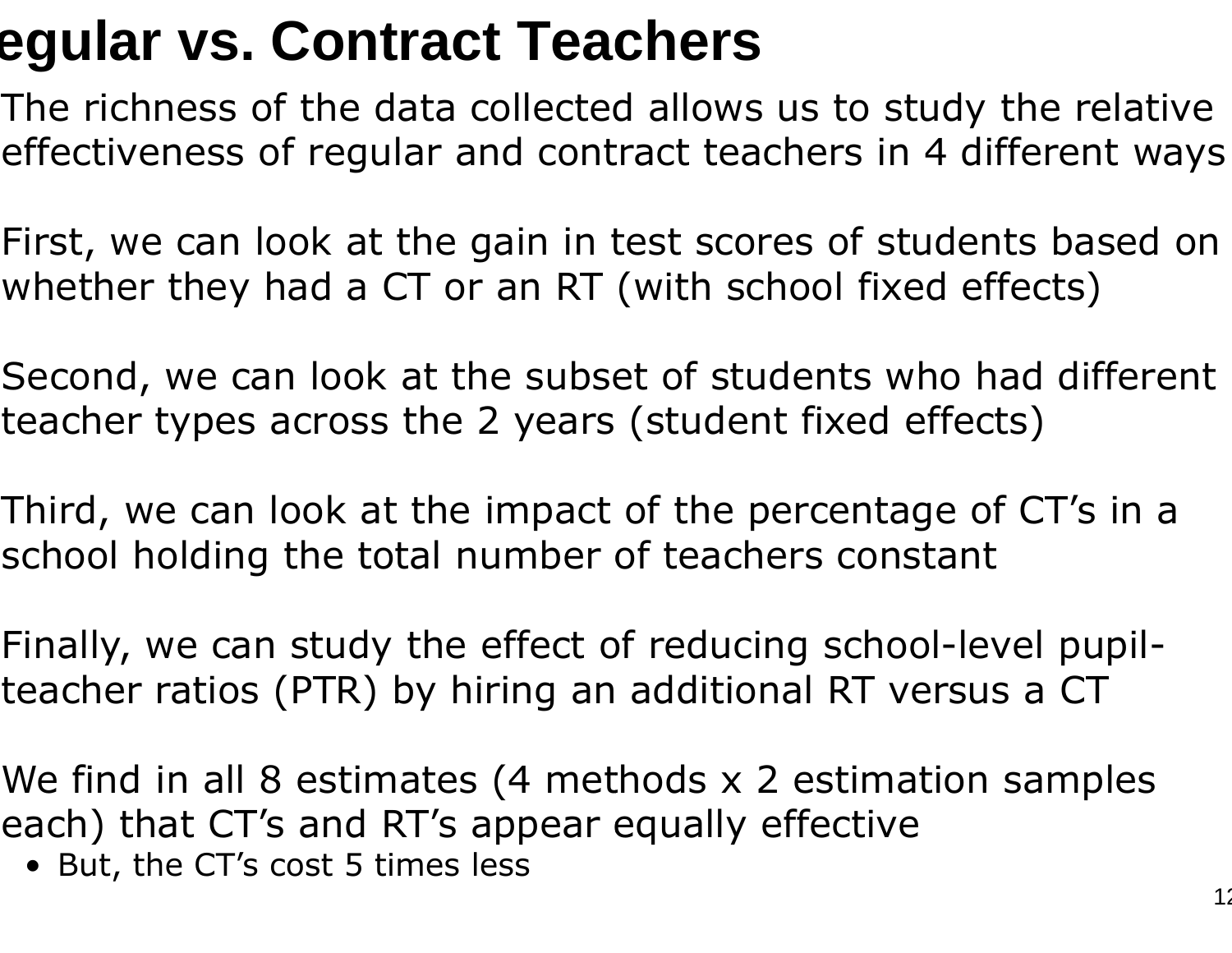### **Benchmarking with Private Schools**

- Public school systems may not have the incentives to optimize efficiency of education production
- One option for getting benchmark data on efficient production in education may be to look at the inputchoices of private schools
- As part of a different (ongoing) study on school vouchers in the same districts, we also collect detailed data on private school teacher characteristics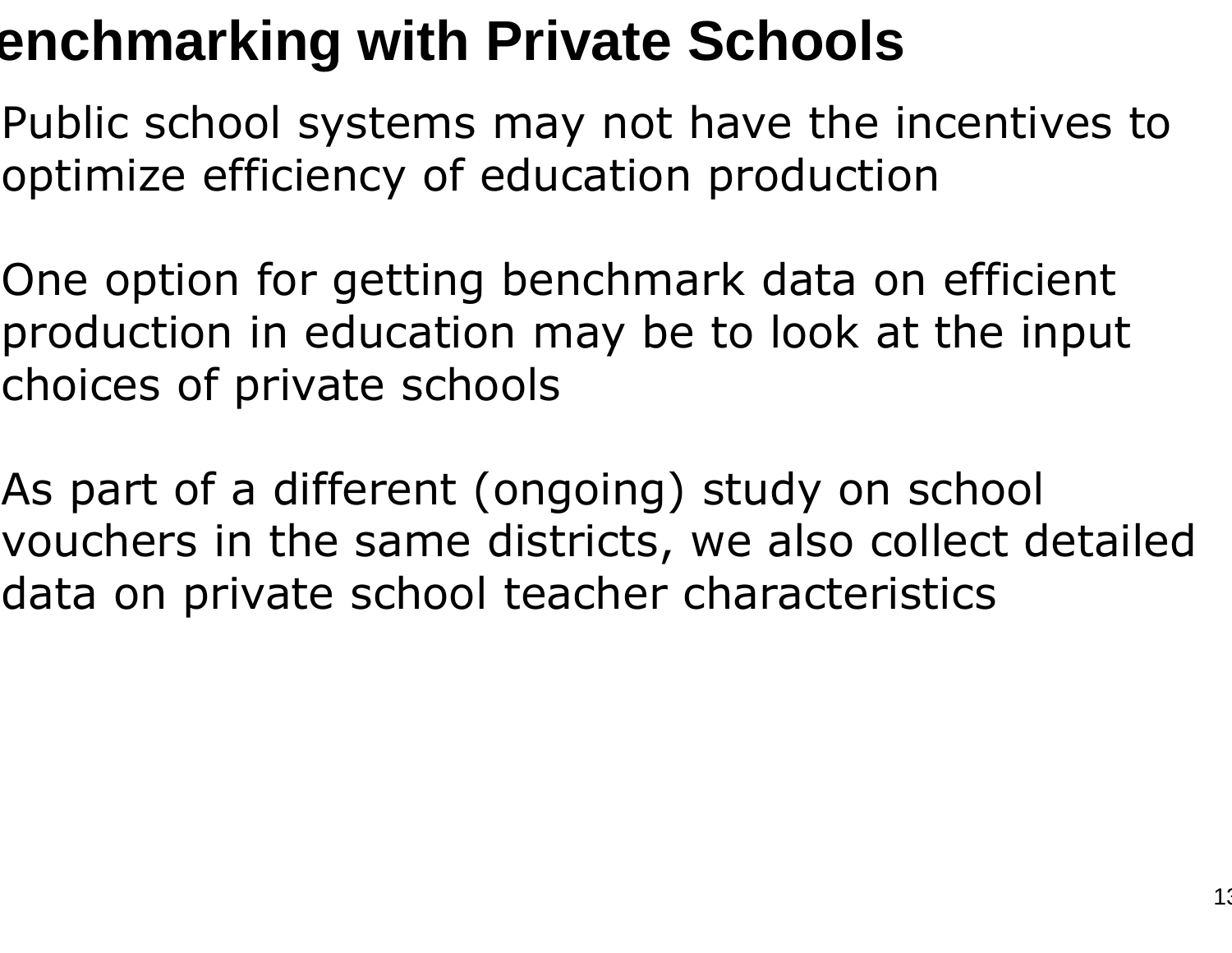#### **Salary Distribution by School and Teacher Type**



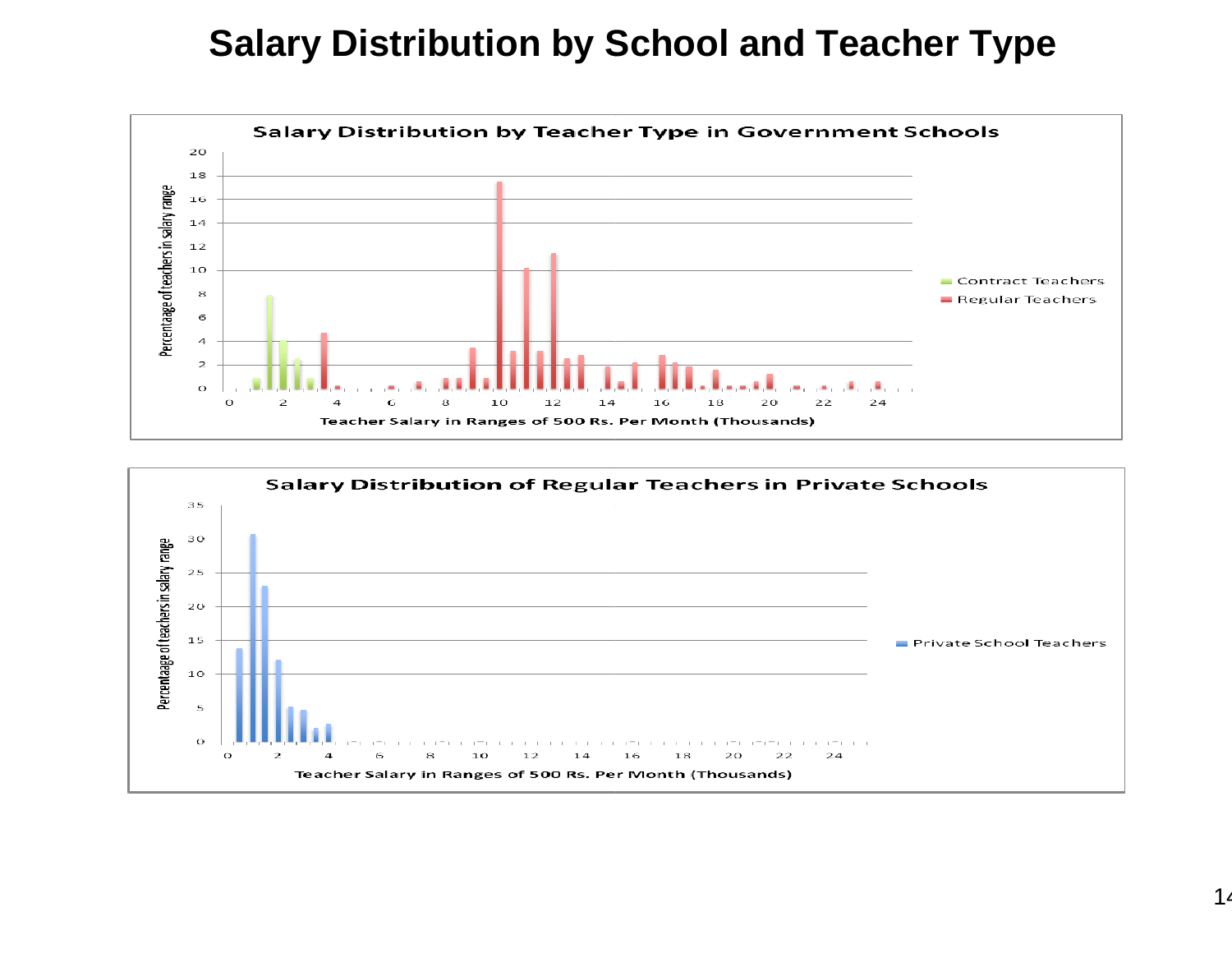#### **Public Vs. Private Schools (Muralidharan & Kremer, 2005)**

|                         | <b>Public</b> | <b>Private</b> | <b>Difference</b> | <b>Difference with</b><br><b>State FEs</b> | Difference with<br><b>Village FEs</b> |
|-------------------------|---------------|----------------|-------------------|--------------------------------------------|---------------------------------------|
| lean Total Enrollment   | 141.9         | 98.3           | $43.6***$         | 49.6***                                    | $80.7***$                             |
| lean Number of Teachers | 3.6           | 5.2            | $-1.6***$         | $-1.48***$                                 | $-0.87***$                            |
| upil-Teacher Ratio      | 43.43         | 19.16          | $24.3***$         | $29.6***$                                  | $34.43***$                            |
| log Pupil-Teacher Ratio | 3.58          | 2.78           | $0.8***$          | $0.93***$                                  | $1.05***$                             |

The main operating difference between private and public schools India is that the former pay teachers much lower salaries, but hire many more teachers

The combination of lower pupil-teacher ratio and lower teacher absence (higher teaching activity) leads to a child in a private school having 3-4 times more teacher contact timeof lower pupil-teacher<br>teaching activity) leads<br>4 times more teacher c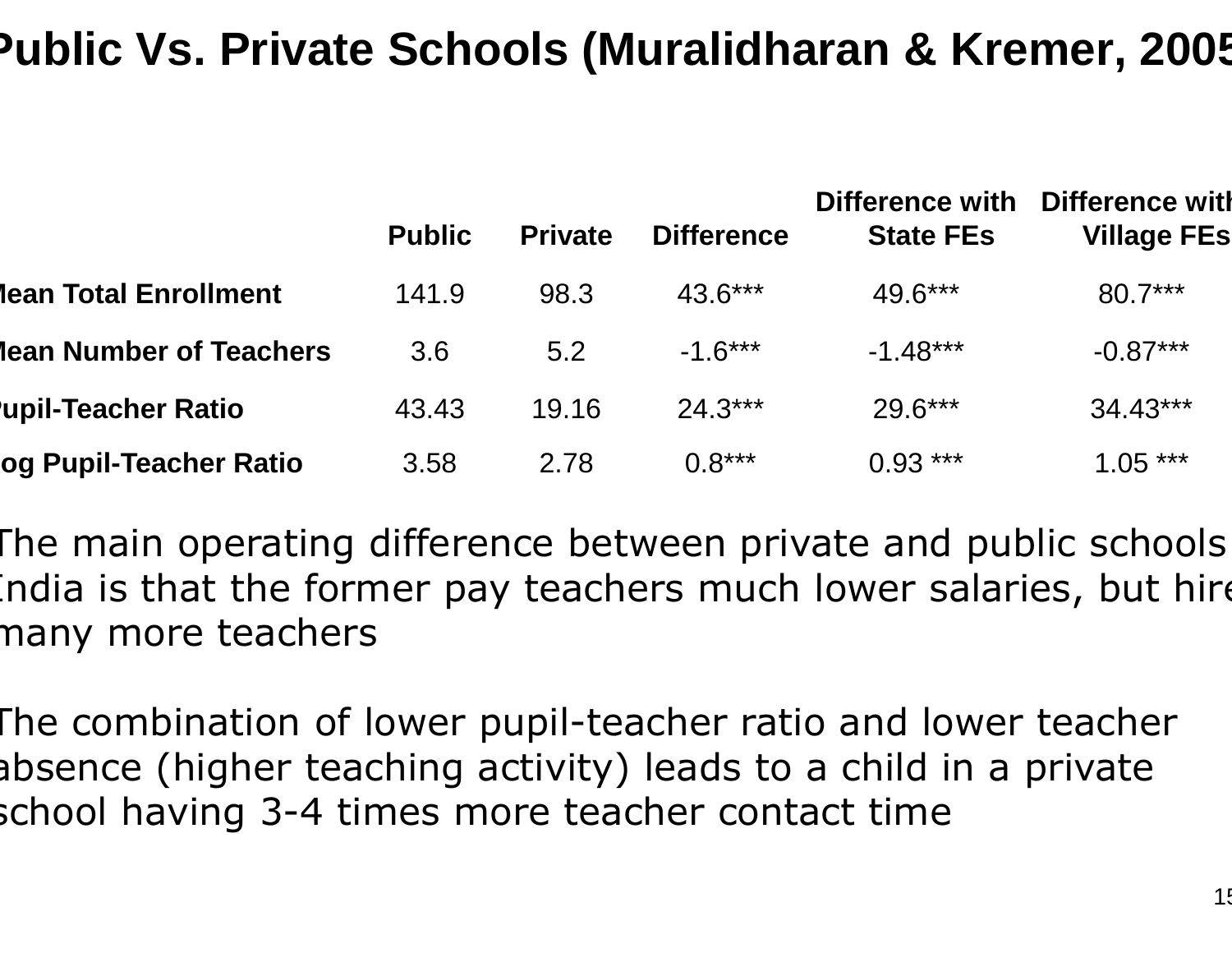# **Policy Implications (1 of 2)**

- Expanding contract teacher programs (at the margin) can be a cost effective way of improving learning outcomes in primary education in developing countries
	- The relevant policy comparison is not one regular versus one contract teacher, but one regular versusseveral contract teachers
		- -Several developing countries have focused on policies to get highly qualified teachers to move to backward areasSeveral developing countries have focused or<br>highly qualified teachers to move to backward<br>It may be more effective to hire several local<br>as opposed to an additional reqular teacher
		- -It may be more effective to hire several local contract teachers as opposed to an additional regular teacher – especially for<br>primary schooling primary schooling
- Private schools in rural India mostly follow this model-Expanded use of contract teachers could get schools closer to Expanded the productive efficiency levels of private schools while preserving the public characteristics of schools